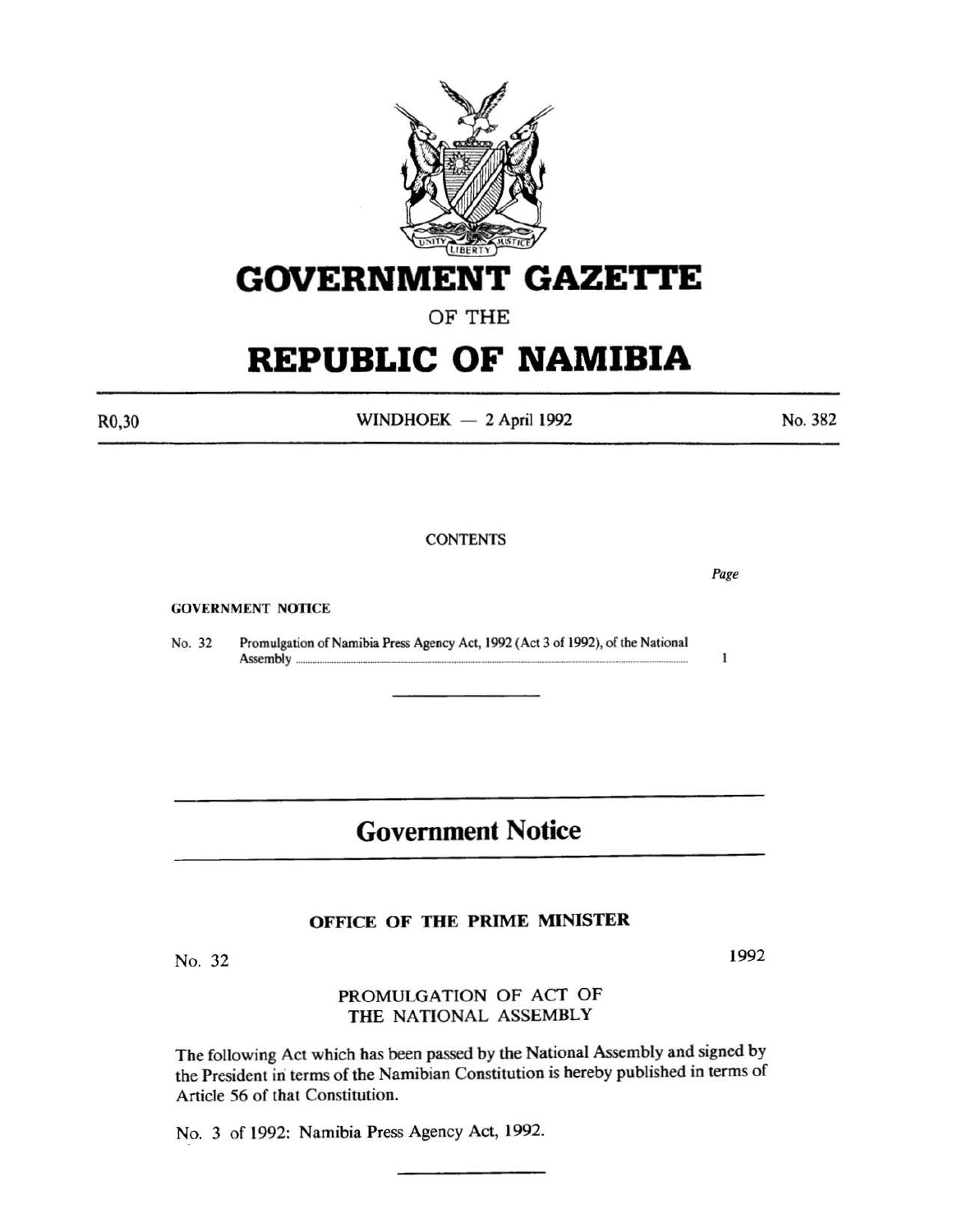# **ACT**

To provide for the establishment of a news agency for Namibia; to determine its powers, duties and functions; and to provide for matters incidental thereto.

*(Signed by the President on 18 March 1992)* 

BE IT ENACTED by the National Assembly of the Republic of Namibia, as follows:-

Definitions.

1. In this Act, unless the context indicates otherwise-

"board" means the board of directors referred to in section 6;

"member" means a member of the board appointed under section  $6(1)$ ;

"Minister" means the Minister of Information and Broadcasting;

"the Agency" means the Namibia Press Agency incorporated in terms of section 2.

Establishment of Namibia Press Agency.

2. (I) There is hereby established an agency to be known as the Namibia Press Agency.

(2) The Registrar of Companies shall as soon as possible after the commencement of this Act enter the name of the Agency in the registers kept by the Registrar.

(3) The Agency may, as an alternative to and independent of its name referred to in subsection (I), use the name NAMPA as its official name.

-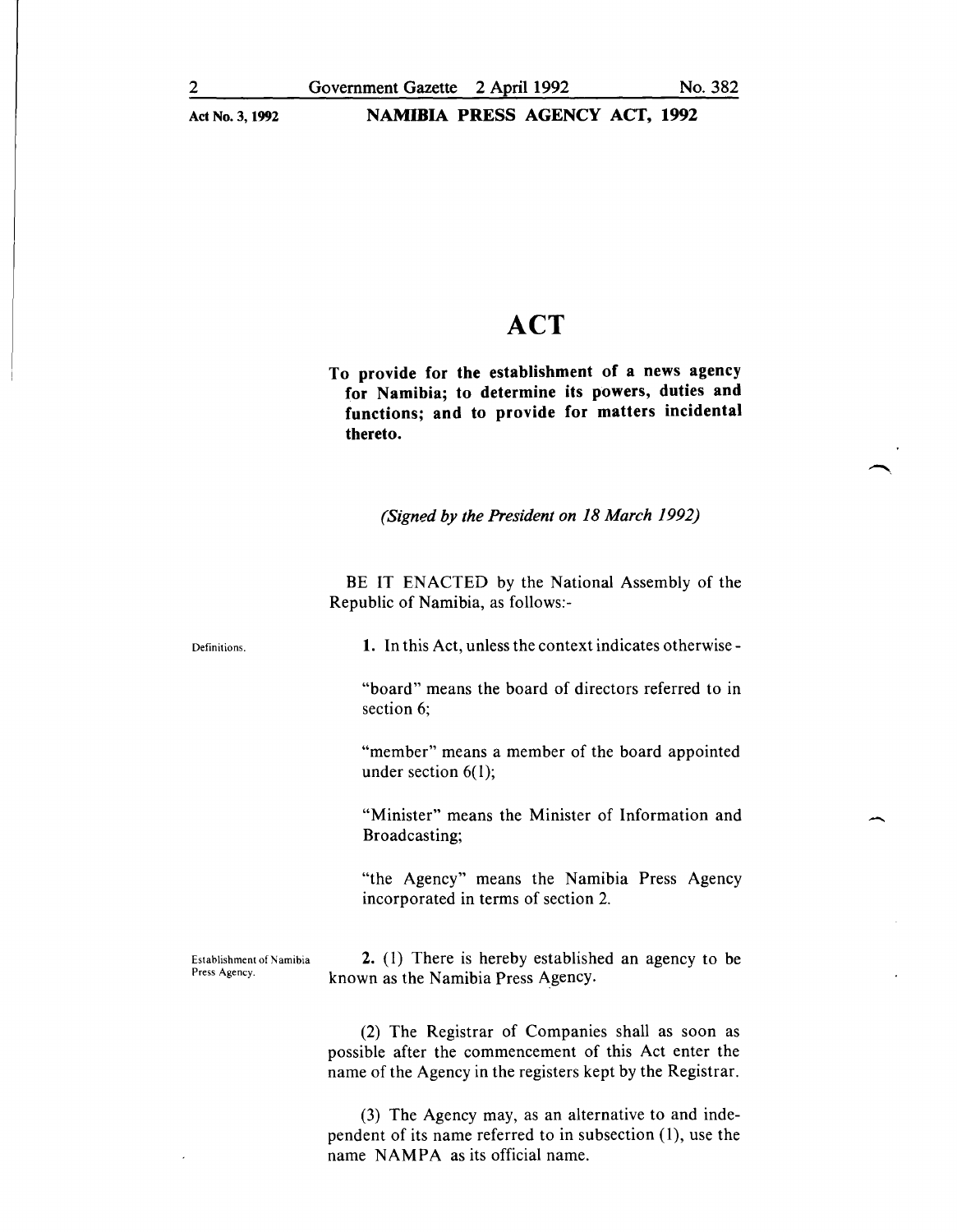#### **NAMIBIA PRESS AGENCY ACT, 1992**

Juristic person.

3. The Agency is a juristic person.

Objects of Agency.

**4.** The objects of the Agency shall be to carry on a news agency service for the collection of news and information and the distribution of such news and information to subscribers of the services of the Agency and other persons, bodies and organisations.

Powers, duties and functions of Agency. 5. For purposes of achieving its objects the Agency may, subject to the provisions of any other law-

- (a) establish and control facilities for the collection and distribution of information and news;
- (b) enter into agreements for the supply of information or news to the Agency or for the distribution of information or news by the Agency;
- (c) compile, print, produce, publish or distribute any literary matter;
- (d) buy, hire or otherwise acquire and sell, let or otherwise dispose of or hypothecate or pledge or otherwise deal with any movable property or, with the prior approval of the Minister, any immovable property or any right in or over immovable property;
- (e) open banking accounts;
- (f) accept donations and receive moneys due to it;
- (g) with the approval of the Minister raise or borrow money, with or without security, and issue debentures, bills of exchange or other negotiable instruments;
- (h) apply its funds to the establishment of a reserve fund, or invest moneys not immediately required for its affairs with any financial institution approved by the Minister;
- (i) act as agent or representative on behalf of any person for any purpose in connection with its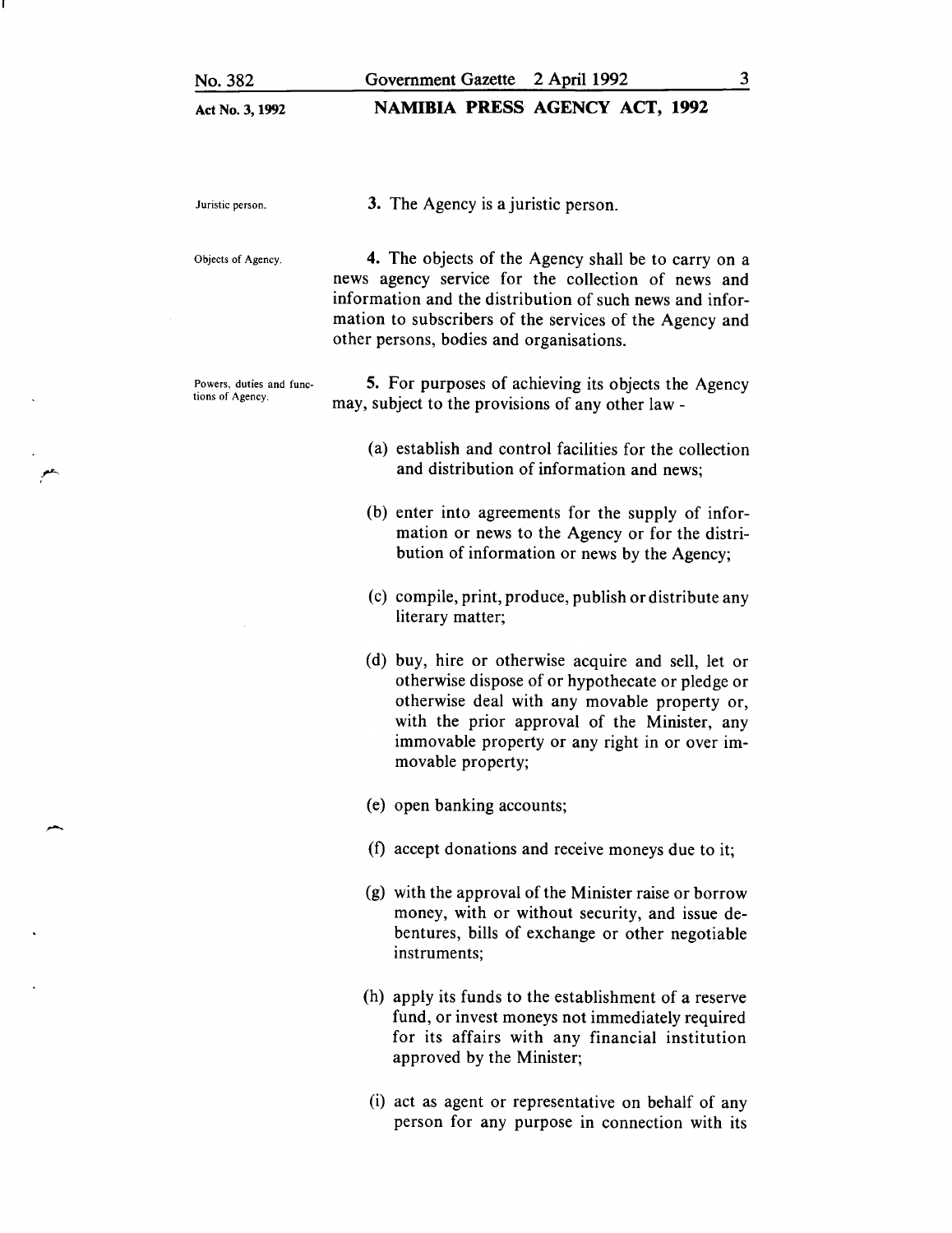#### NAMIBIA PRESS AGENCY ACT, 1992

objects or itself appoint agents or representatives for such a purpose.

(2) The Agency may further do anything which is conducive to the attainment of its objects even though it is not expressly mentioned in subsection (1), and the generality of this provision shall not be limited by the paragraphs of subsection (1).

(3) Any act which the Agency is empowered to perform in connection with the attainment of its objects, may be performed within or outside Namibia.

6. ( 1) The affairs of the Agency shall be managed and controlled by a board of directors of not more than nine and not less than five members, and who shall be appointed by the Minister.

> (2) No person who is not a Namibian citizen or who is a member of Parliament shall be appointed as a member of the board under subsection (1).

> (3) The Minister shall appoint the members of the board for their ability and experience in the administration or management of public affairs and the political, socioeconomic and communication fields or their suitability otherwise as directors.

> (4) The Minister shall designate one director as chairperson of the board and the members shall elect from amongst their number one other director as vice-chairperson of the board.

> (5) Whenever the chairperson of the board is absent or unable to fulfil his or her duties, the vice-chairperson of the board shall act in his or her stead and, when so acting, the vice-chairperson may exercise any power and shall perform the duties and functions of the chairperson.

Tenure of office of direc-<br>tors and filling of vacancy.  $\frac{7.}{2}$  and  $\frac{1}{2}$  and  $\frac{1}{2}$  and  $\frac{1}{2}$  and  $\frac{1}{2}$  and  $\frac{1}{2}$  and  $\frac{1}{2}$  and  $\frac{1}{2}$  and  $\frac{1}{2}$  and  $\frac{1}{2}$  and  $\frac{1}{2}$  and  $\frac{1}{2}$  subsection (2), hold office for a period of 5 years but shall at the expiration of his or her term of office be eligible for reappointment.

(2) A member shall vacate his or her office if -

(a) his or her estate is sequestrated or he or she compromises with his or her creditors;

-,

Board of Agency.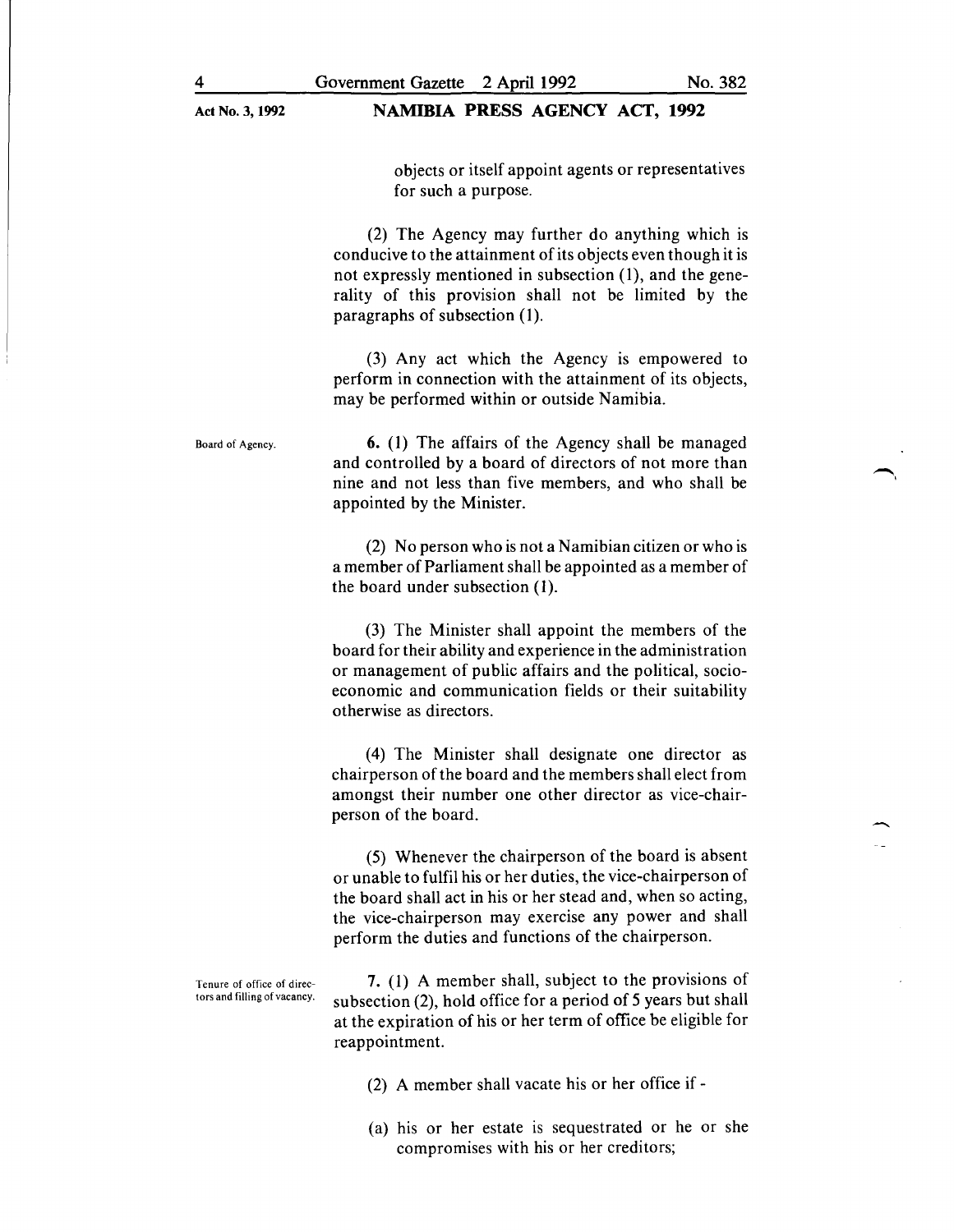| No. 382                                                              | Government Gazette 2 April 1992<br>5                                                                                                                                                                                                             |
|----------------------------------------------------------------------|--------------------------------------------------------------------------------------------------------------------------------------------------------------------------------------------------------------------------------------------------|
| Act No. 3, 1992                                                      | NAMIBIA PRESS AGENCY ACT, 1992                                                                                                                                                                                                                   |
|                                                                      | (b) he or she becomes of unsound mind;                                                                                                                                                                                                           |
|                                                                      | (c) he or she is convicted of an offence and is<br>sentenced to imprisonment without the option of<br>a fine;                                                                                                                                    |
|                                                                      | (d) he or she resigns as a member by giving not less<br>than one month's notice in writing to the Mi-<br>nister;                                                                                                                                 |
|                                                                      | (e) he or she has been absent from three consecutive<br>meetings of the board without the leave of the<br>chairperson of the board;                                                                                                              |
|                                                                      | (f) he or she becomes subject to a disqualification<br>referred to in section $6(2)$ ;                                                                                                                                                           |
|                                                                      | (g) he or she is removed from office under subsection<br>(3).                                                                                                                                                                                    |
|                                                                      | (3) The Minister may remove a member from office -                                                                                                                                                                                               |
|                                                                      | (a) on account of continued ill-health;                                                                                                                                                                                                          |
|                                                                      | (b) on account of misconduct;                                                                                                                                                                                                                    |
|                                                                      | (c) on account of unfitness for the duties of his or her<br>office or incapacity to carry them out efficiently;                                                                                                                                  |
|                                                                      | (d) if, for reasons other than his or her own unfitness<br>or incapacity, his or her removal will promote<br>efficiency.                                                                                                                         |
|                                                                      | (4) If a member ceases to hold office the Minister<br>may, with due regard to the provisions of section $6(2)$ and<br>(3), appoint any person to act in the place of such a<br>member for the unexpired portion of his or her term of<br>office. |
| Remuneration and other<br>conditions of appoint-<br>ment of members. | 8. (1) A member who is not in the full-time employ-<br>ment of the State shall be paid from the funds of the<br>Agency such remuneration and allowances as may be<br>determined by the Minister from time to time.                               |
|                                                                      | (2) The remuneration and allowances determined                                                                                                                                                                                                   |

r-

(2) The remuneration and allowances determined under subsection (1) may differ according to the office held by the member concerned or the functions performed by him or her.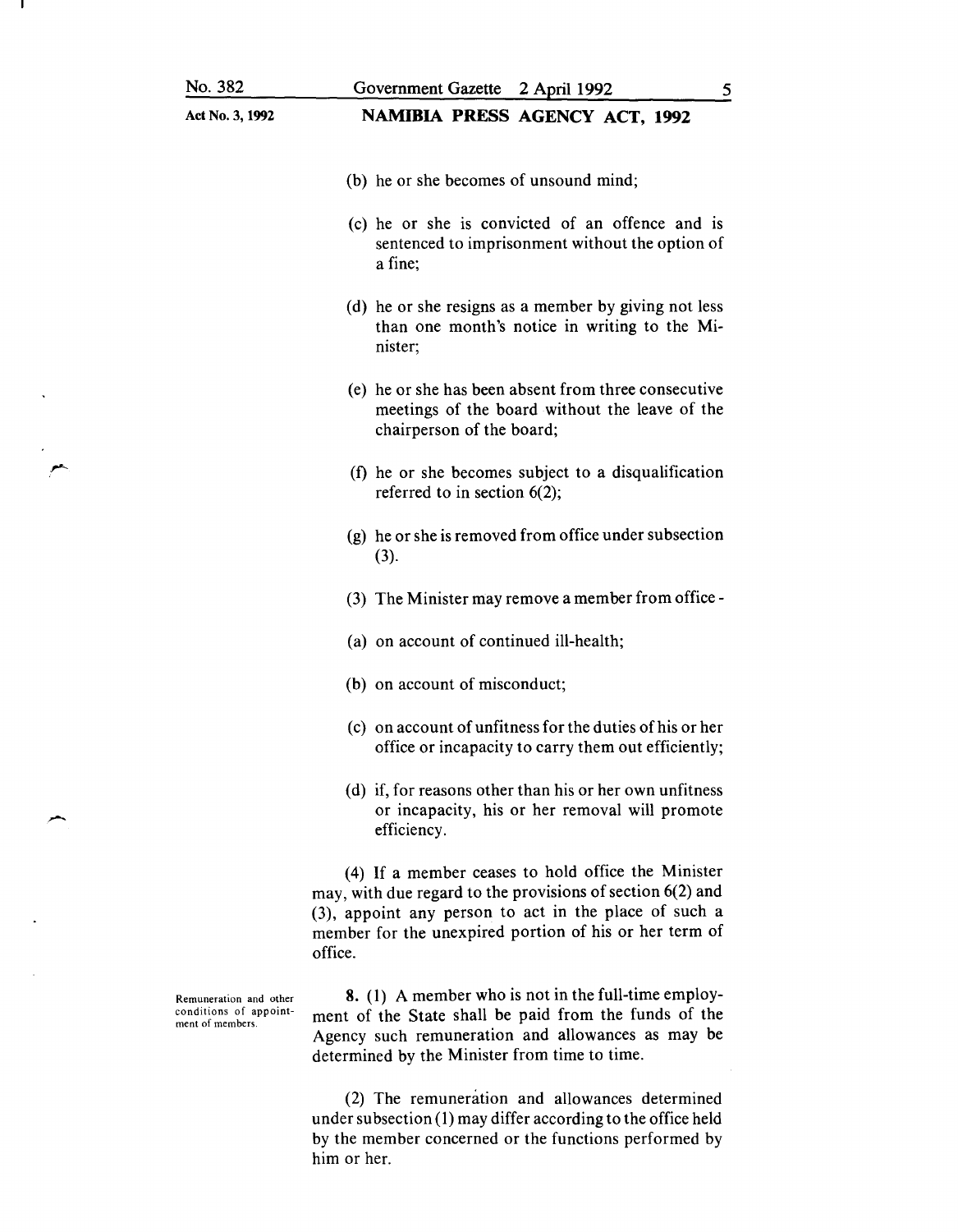Meetings of board.

9. (1) Subject to the provisions of subsection (2), a meeting of the board shall be held at such time and place as may be determined by the chairperson of the board.

(2) The chairperson of the board shall at the request of the Minister or on the written request of at least onethird of the members of the board, convene a special meeting of the board.

(3) The majority of the members of the board shall form a quorum for a meeting of the board.

(4) If both the chairperson and the vice-chairperson of the board are absent from a meeting of the board, the directors present at such meeting shall from among their number elect a person to preside at that meeting.

(5) The decision of a majority of the members present at a meeting of the board shall constitute a decision of the board, and, in the event of an equality of votes on any matter, the person presiding at such meeting shall have a casting vote in addition to his or her deliberative vote.

(6) No decision taken by the board or act performed under the authority of the board shall be invalid by reason only of a vacancy on the board or of the fact that any person not entitled to sit as a member sat as such a member at the time when the decision was taken or the act was authorised, if the decision was taken or the act was authorised by the majority of the members who were present at the time and entitled to sit as members.

Committees of board. 10. (1) The board may establish such committees as it may deem necessary, which may, subject to the instructions of the board perform such functions of the board as the board may determine.

> (2) A committee referred to in subsection  $(1)$  may consist of one or more members or so many other persons or so many directors and other persons as the board deems necessary, and the board may at any time dissolve or reconstitute a committee.

> (3) If a committee established under subsection ( 1) consists of more than one person, the board shall designate one of those persons as the chairperson thereof.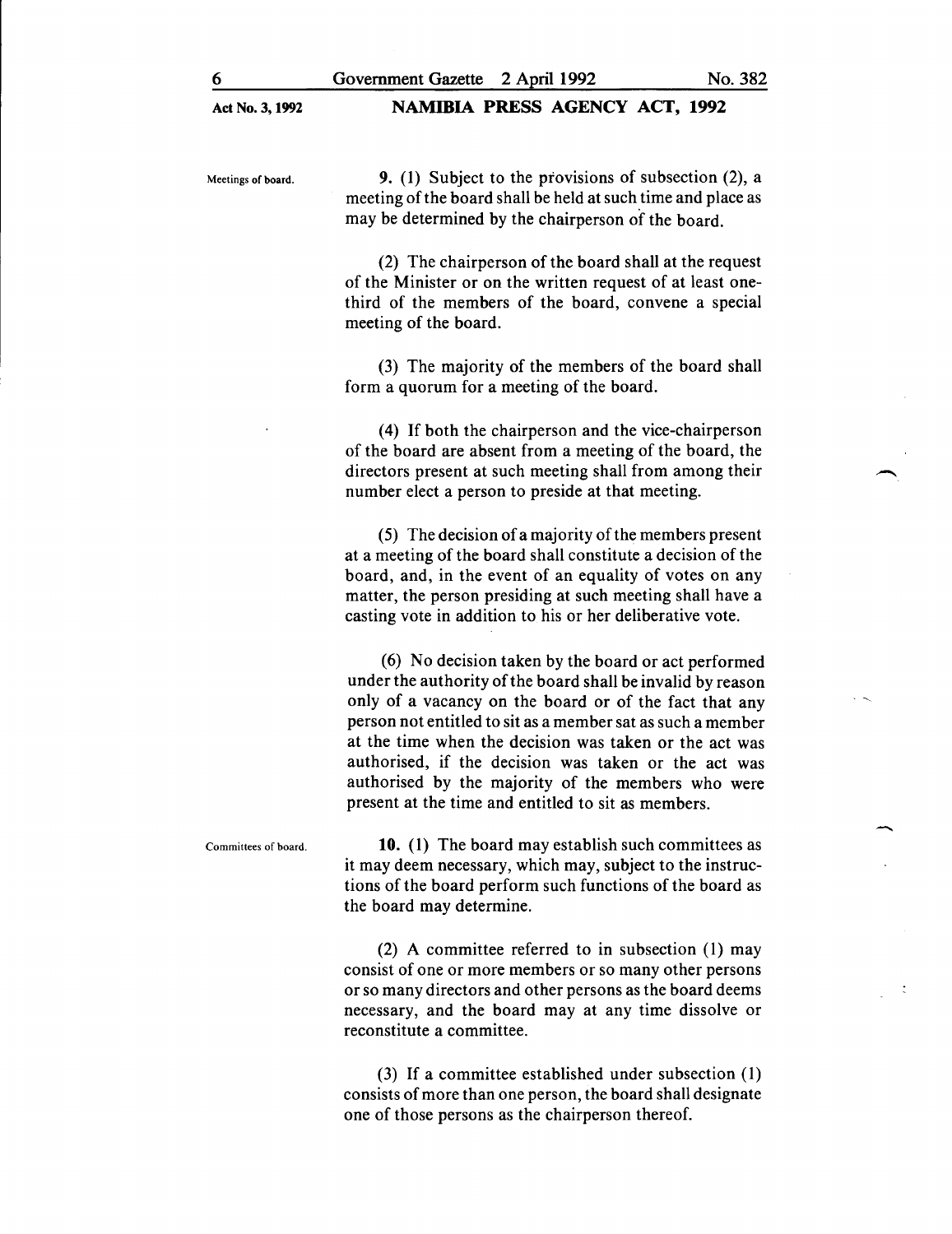#### NAMIBIA PRESS AGENCY ACT, 1992

(4) A member of a committee who is not a member of the board or is not in the full-time employment of the State or the Agency shall be paid from the funds of the Agency such allowances as may be determined by the board with the concurrence of the Minister.

Executive officer and other employees of Agency.

11. (1) The board shall appoint a person as executive officer of the Agency for the performance of the functions of the Agency.

(2) The executive officer shall attend all the meetings of the board, unless the board determines otherwise, and shall be entitled to participate in the deliberations of the board, but shall not be entitled to exercise any vote at any meeting thereof.

(3) If the executive officer of the Agency is for any reason unable to perform his or her functions, the chairperson of the board may designate any other person in the employment of the Agency to act as executive officer until the executive officer can resume his or her functions.

(4) The board shall appoint such other persons as it may deem necessary to assist the executive officer in the performance of the functions of the Agency.

(5) The board may determine the remuneration and other conditions of service of the executive officer and its other employees, and their service benefits, including the provision or supply of medical aid benefits, housing facilities or benefits, and the provision for and payment of gratuities and pensions.

Financing of Agency.

- 12. (1) The funds of the Agency shall consist of -
- (a) moneys appropriated by Parliament to finance the functions of the Agency;
- (b) moneys received by virtue of contracts and the services rendered by the Agency;
- (c) moneys borrowed by the Agency;
- (d) interest received on moneys invested by the Agency;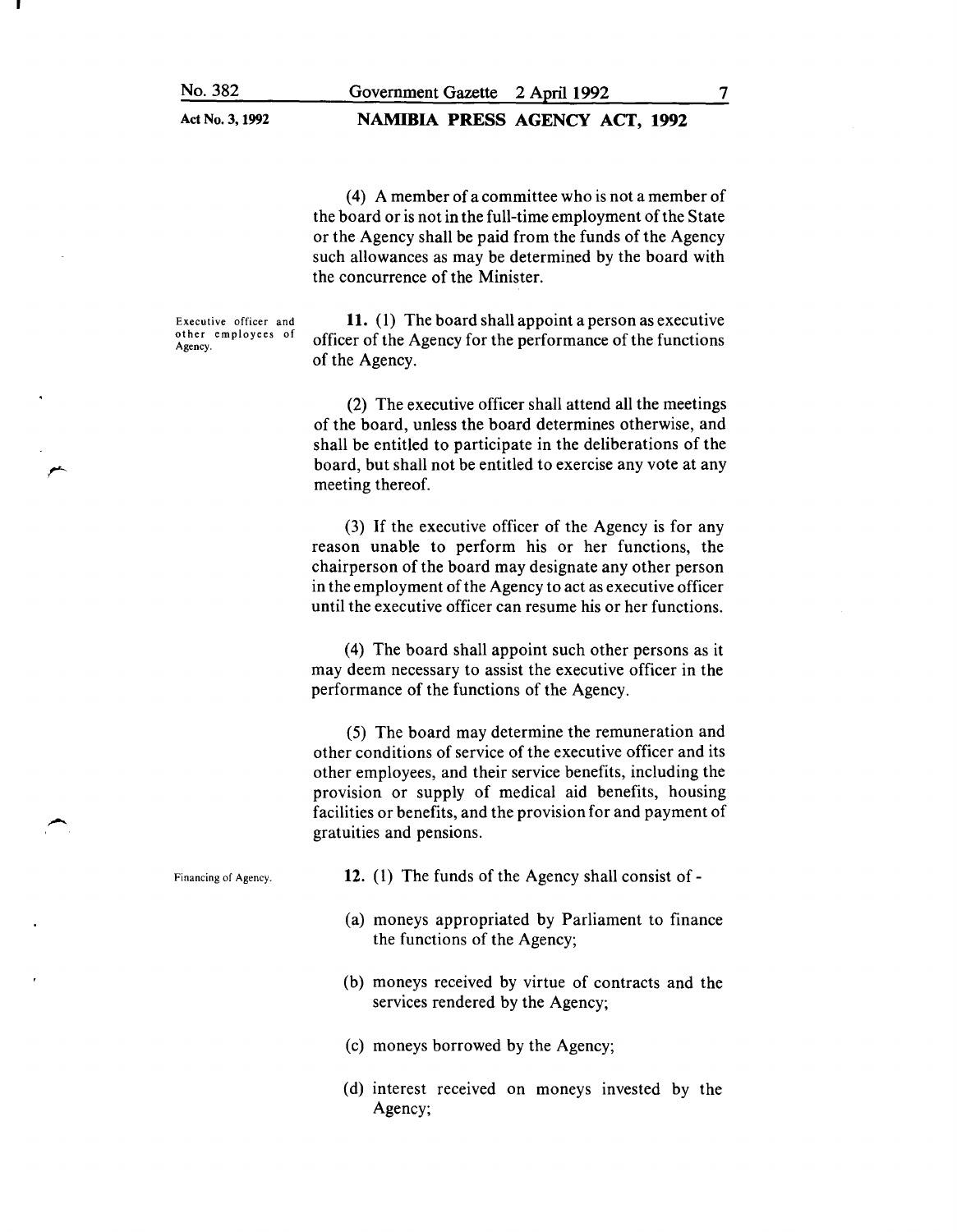#### NAMIBIA PRESS AGENCY ACT, 1992

- 
- (e) donations or contributions received by the Agency from any person, institution, government or any other source;
- (f) moneys which may accrue to the Agency from any other source.

(2) The Agency shall utilize its funds for defraying expenses in connection with the performance of its functions under this Act, but shall utilize any donations or contributions referred to in subsection  $(1)(e)$  in accordance with the conditions, if any, imposed by the donor or contributor concerned.

Financial year and estimates of revenue and expenditure.

13. (1) The financial year of the Agency shall end on 31 March in each year.

(2) The Agency shall, for approval by the Minister, submit annually, in the form and at the time determined by the Minister, its estimates of revenue and expenditure for the ensuing financial year and may also during the course of a financial year submit to the Minister for approval supplementary estimates of expenditure for that year.

(3) The Agency shall, if the Minister so directs, amend its estimates of revenue and expenditure in accordance with such direction.

( 4) The Agency shall restrict its expenditure for any financial year to the amounts shown on its estimates of expenditure as approved by the Minister for that financial year.

Accounting responsibility.

Auditing, furnishing of information and annual reports.

14. (1) The executive officer shall be the accounting officer ofthe Agency, and as such shall be charged with the responsibility of accounting for all moneys received, the utilization thereof and the use and care of the property of the Agency.

(2) The accounting officer shall cause such records of account to be kept as are necessary to represent fairly the state of affairs and business of the Agency and to explain the transactions and financial position of the Agency.

15. (1) The Auditor-General shall audit the books of account, accounting statements and annual financial statements of the Agency and shall submit a copy of his or her report on the audit of those statements to the Agency.

-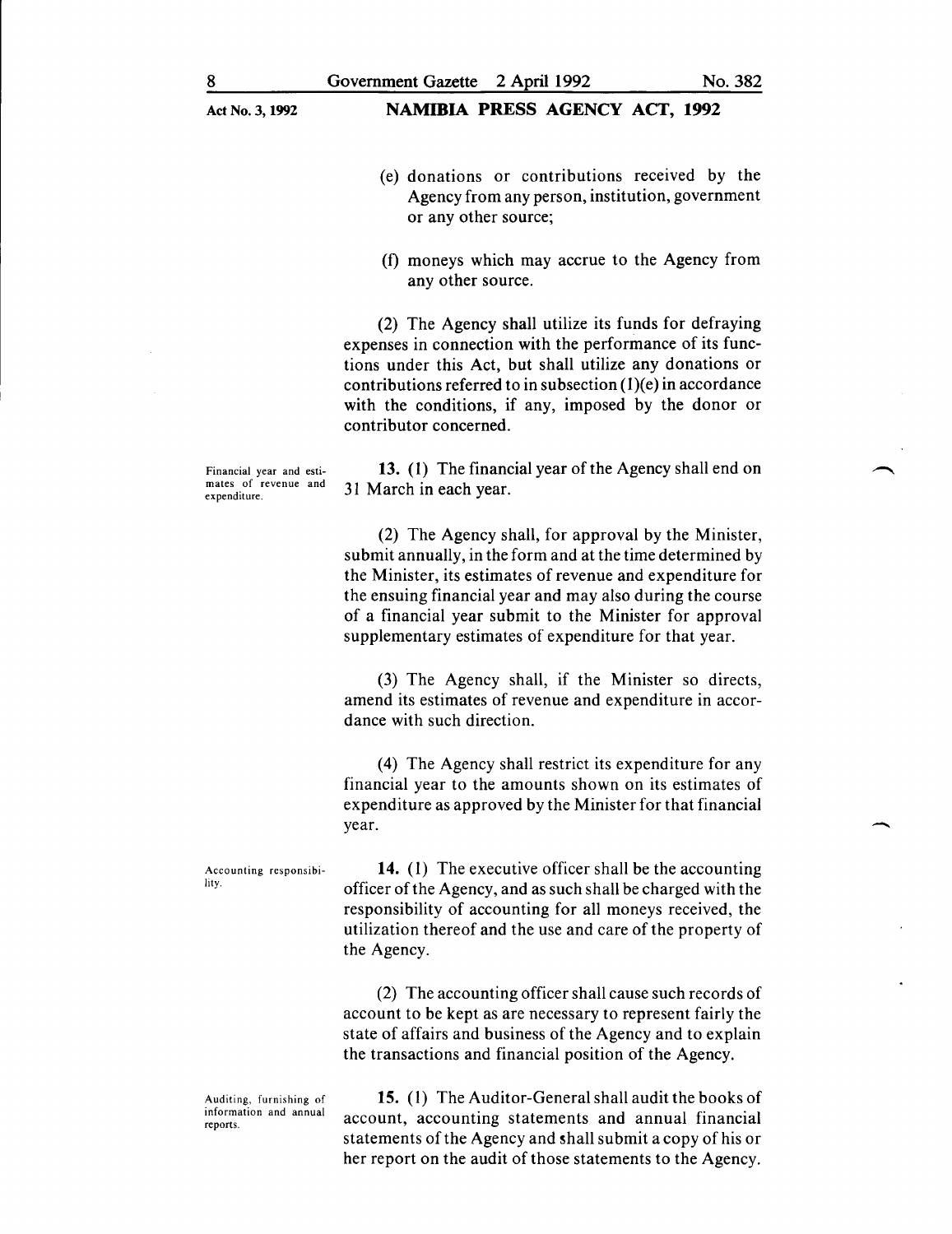### NAMIBIA PRESS AGENCY ACT, 1992

(2) The Agency shall furnish the Minister with such information as the Minister may call for from time to time in connection with the activities and financial position of the Agency and shall as soon as practicable after the end of each financial year submit to the Minister in respect of that financial year, copies of -

- (a) the audited balance sheet and profit and loss accounts and the report of the Auditor-General; and
- (b) a report by the Agency on its activities during that financial year.

(3) The financial statements and reports submitted to the Minister in terms of subsection (1), shall be laid on the Table of the National Assembly by the Minister within 14 days after receipt thereof, if Parliament is then in ordinary session, or, if Parliament is not then in ordinary session, within 14 days after the commencement of its next ordinary session.

16. Notwithstanding anything to the contrary contained in any law -

- (a) the income of the Agency, shall be exempt from income tax;
- (b) no transfer duty, office fee or other moneys shall be payable in respect of the acquisition of immovable property by the Agency.

17. No member or any person in the employment of the Agency shall be liable in respect of anything done in good faith and not attributable to negligence in the exercise or performance of a power or duty in terms of this Act.

Liquidation of Agency.

certain names.

Limitation of liability.

Exemptions.

18. The Agency shall not be wound up except by or under the authority of an Act of Parliament.

Prohibition on use of 19. No person shall carry on business, and no company shall be registered under the Companies Act, 1973 (Act 61 of 1973), or any other law, under a name which is identical with the name of the Agency or which corresponds in such a manner therewith that it could be misleading, or which includes the word "press" or "news"